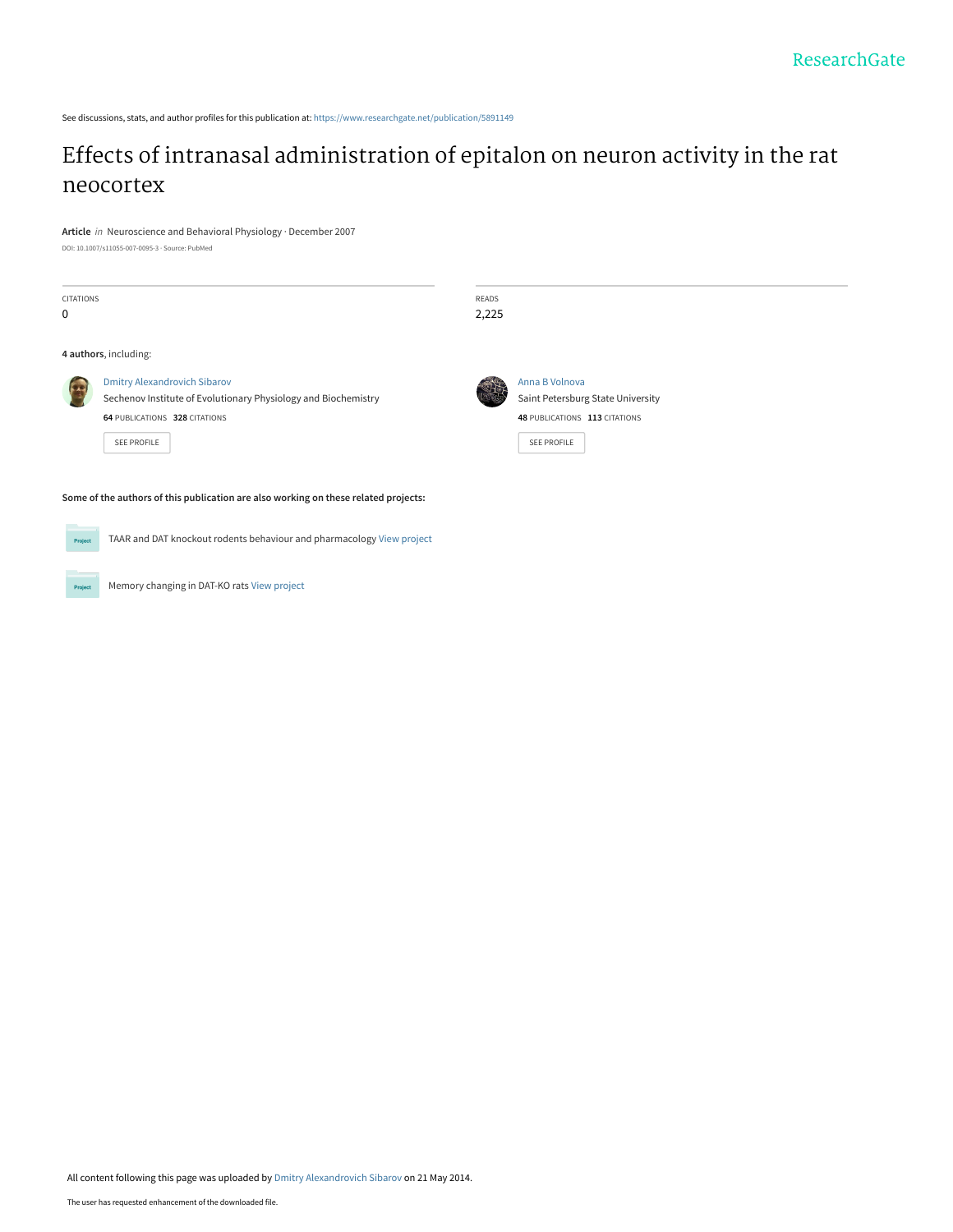# **Effects of Intranasal Administration of Epitalon on Neuron Activity in the Rat Neocortex**

**D. A. Sibarov, A. B. Vol'nova, D. S. Frolov, and A. D. Nozdrachev**

> *Translated from Rossiiskii Fiziologicheskii Zhurnal imeni I. M. Sechenova, Vol. 92, No. 8, pp. 949–956, August, 2006. Original article submitted June 2, 2005, revised version received March 13, 2006.*

> This report discusses the properties of the synthetic tetrapeptide epitalon (Ala-Glu-Asp-Gly), synthesized on the basis of an epiphyseal peptide extract. Intranasal administration of epitalon was selected as a noninvasive means of applying the agent to the CNS by bypassing the blood-brain barrier. The aim of the present work was to assess the characteristics of the action of epitalon on the frequency of spontaneous neuron activity in the cerebral cortex of white rats. Studies were performed using male Wistar rats anesthetized with urethane (1 g/kg). Extracellular activity of cortical neurons was recorded with a glass microelectrode of resistance 1–2 MΩ. Recording of spontaneous neuron discharges for 10–15 min was followed by intranasal administration of epitalon solution and recording of neuron activity to 30 min after doses of 30 ng per animal. Significant activation of neuron activity was seen several minutes after dosage, with an increase (by factors of 2–2.5) in discharge frequency. In some experiments, the effect of epitalon was multiphasic. The first peak of increased neuron discharge frequency at 5–7 min was followed by peaks at 11–12 and 17–18 min. The increase in discharge frequency occurred because of an increase in the discharge frequency of neurons which were already active and the recruitment of previously silent neurons. At least the first peak of increased neuron activity following exposure to epitalon was found to be associated with the direct action of the peptide on cortical cells.

**KEY WORDS:** epitalon, neocortex, microelectrodes, intranasal administration, peptide.

Tissue-specific short peptides, collectively termed "cytomedins," have now been identified in the hypothalamus, epiphysis, thymus, neocortex, and many other parts of the brain. Cytomedins have been shown to be substances with high adaptogenic activity, oncostatics, anti-aging agents, and regeneration stimulators [5, 6, 14]. Interest in these agents as a new class of regulators of immune and neuroendocrine processes in the central nervous system continually increases.

Epithalamin is one of the first low-molecular weight peptide complexes obtained by acetic acid extraction from the epithalamic-epiphyseal region of the brain. It has marked oncostatic, anti-aging, antioxidant, and adaptogenic properties [1]. Studies in recent years have demonstrated that epiphyseal peptide preparations have active effects on CNS metabolism and neurological parameters in animals and humans [3]. Rats given epithalamin showed activation of melatonin production [2], which in turn led to normalization of circadian rhythms and increases in body resistance. Epithalamin replacement therapy completely eliminated memory and learning impairments in rats resulting from a deficiency in the epiphyseal production of peptide hormones associated with aging [7]. The use of epithalamin in elderly patients improved the performance of neuropsychological tests, with reversal of age-related changes in motor reaction times, improvements in visuomotor coordination, decreases in task performance times, and improvements in memory [3].

For clinical use, special interest is paid to the synthetic peptide preparation epitalon (Ala-Glu-Asp-Gly), con-

Reception Physiology Laboratory, I. P. Pavlov Institute of Physiology, Russian Academy of Sciences, 6 Makarov Bank, 199034 St. Petersburg, Russia; Developmental Neurobiology Laboratory, A. A. Ukhtomskii Institute of Physiology, 7/9 Universitetskaya Bank, 199034 St. Petersburg, Russia.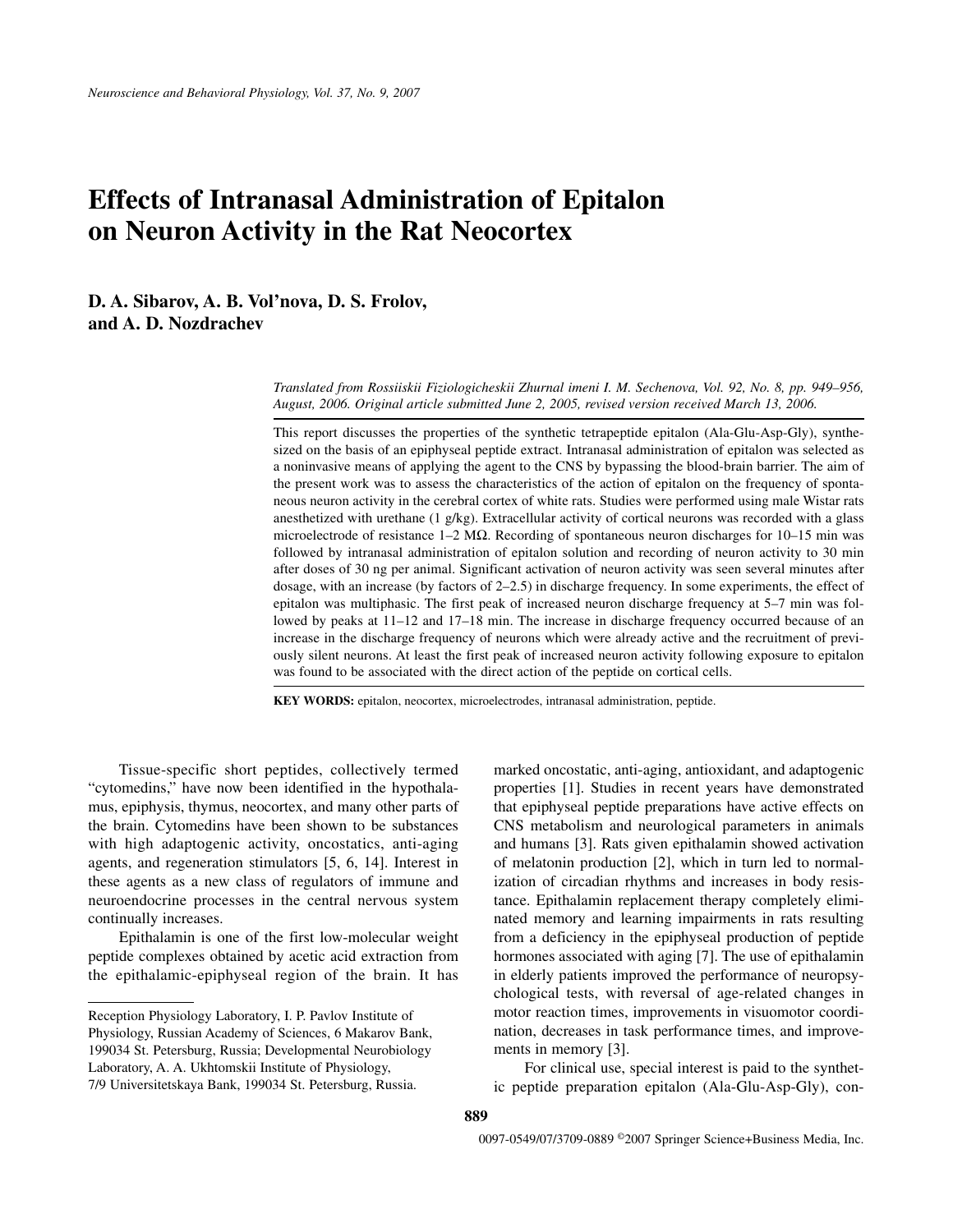structed on the basis of analysis of the amino acid composition of the epiphyseal extract epithalamin [14]. Like its precursor, it is a strong oncostatic, antioxidant, and anti-

aging agent [9, 10, 12]. The physiological properties of epitalon are apparent at significantly lower doses than those of epithalamin [11].

Data on the protective actions of epiphyseal peptides on the CNS have mainly been obtained by intravenous administration of epitalon or epithalamin and by direct application of these substances to tissue cultures. However, penetration of peptides into the brain after intravenous administration is limited by the blood-brain barrier. Many investigators have shown that a number of substances, including metals, stains, viruses, and low-molecular weight peptides [15] penetrate the brain via the olfactory system, bypassing the blood-brain barrier [13]. Thus, from the point of view of the possible clinical application of cytomedins, there are good grounds for using intranasal administration as a noninvasive means of applying these agents to the CNS. We have previously observed that intranasal administration of epitalon led to a significant increase in c-Fos in the rat epiphysis, this being one of the triggers launching secretory processes in these cells [16]; it also led to a 2–3 fold increase in the frequency of spike activity in epiphyseal pinealocytes [8]. The physiological activity of the agent at the very low concentrations of  $10^{-10}$ – $10^{-14}$  M provides grounds for suggesting that the action of epitalon is based on binding with an unknown receptor.

The mechanisms of action of epitalon on the CNS after intranasal administration, particularly on the excitability of neurons in central brain structures, have received virtually no study. The aim of the present work was to address these effects. The actual task was to characterize the dynamics of the actions of intranasal administration of epitalon on the electrical activity of neocortical neurons.

#### **METHODS**

Experiments were performed on 17 male Wistar rats weighing 180–200 g. Procedures were undertaken in the second half of the light part of the day, from 15:00 to 18:00. Animals were anesthetized with i.p. urethane (1 g/kg), after which bilateral craniotomy was performed from 0 to 3 mm frontal to the bregmal suture and to 2 mm lateral to the sagittal suture. Rats were placed in a stereotaxic apparatus and a glass microelectrode filled with saturated sodium citrate solution (resistance  $1-2 \text{ M}\Omega$ ) was placed in the appropriate part of the neocortex. The indifferent electrode was a silver chloride plate placed in the scalped area. Extracellular cortical neuron activity was recorded starting at the microelectrode insertion depth of 700  $\mu$ m. The signal from the microelectrode was passed to an ML319 amplifier and was then digitized at a sampling frequency of 30 kHz using an MD93 analog-to-digital converter for subsequent analysis of measures of multineuron activity using our Bioactivity Recorder 4.0 program.

Neurons were identified in multineuron activity on the basis of the shapes of individual action potentials (amplitude, duration of depolarization, duration of repolarization, presence or absence of spike trains). Cluster analysis (the KlustaKwik algorithm) was used to identify 2–8 categories of spikes, of which one category always consisted of lowamplitude noise, the others corresponding to the "voices" of 1–7 neurons.

Intranasal administration of epitalon was performed bilaterally, with recording of neuron activity for 10–30 min before and after administration. Threshold doses of epitalon were determined in the first four experiments by giving 2 µl of solution containing 1, 5, 10, 20, and 50 ng per rat, with recording of subsequent neuron activity in the neocortex to 20 min after dosage (38 neurons were studied). In the following 14 experiments, intranasal administration was performed using the resulting threshold dose. In most experiments, repeat doses were given after intervals of 40–60 min, with recording of observed effects. The actions of epitalon (experimental) and physiological saline (control) were observed for 30–40 neurons in each animal. A total of 322 experimental neurons and 55 control neurons were identified.

In three experiments, epitalon was added to the solution used for filling the microelectrodes (sodium citrate) to a final concentration of  $10^{-11}$  M. The microelectrode was attached to a hermetic holder attached to a plunger. Neuron activity was recorded before and after microinjection of epitalon into the intercellular space  $(0.5 \mu l)$ , assessed by displacement of the fluid meniscus in the microelectrode). A total of 60 neurons were identified.

For statistical analysis, absolute values of the neuron discharge frequency in experiments (after administration) were expressed as percentages of the baseline activity (before administration). Transformed neuron discharge frequencies during time intervals prior to epitalon infusions and at 1–3 min, 5–7 min, and 9–12 min showed normal distributions, such that Student's test could be used to evaluate differences between neuron discharge frequencies during these time periods.

#### **RESULTS AND DISCUSSION**

Studies of the effects of intranasal administration of epitalon in the acute physiological experiment showed that the spontaneous neuron activity frequency recorded in the parietal and frontal areas of the neocortex showed significant changes. The results of four experiments showed that the threshold dose for intranasal application of epitalon was 20 ng per animal. Depending on the level of anesthesia and the depth of microelectrode insertion, the absolute neuron discharge frequencies in different experiments varied signifi-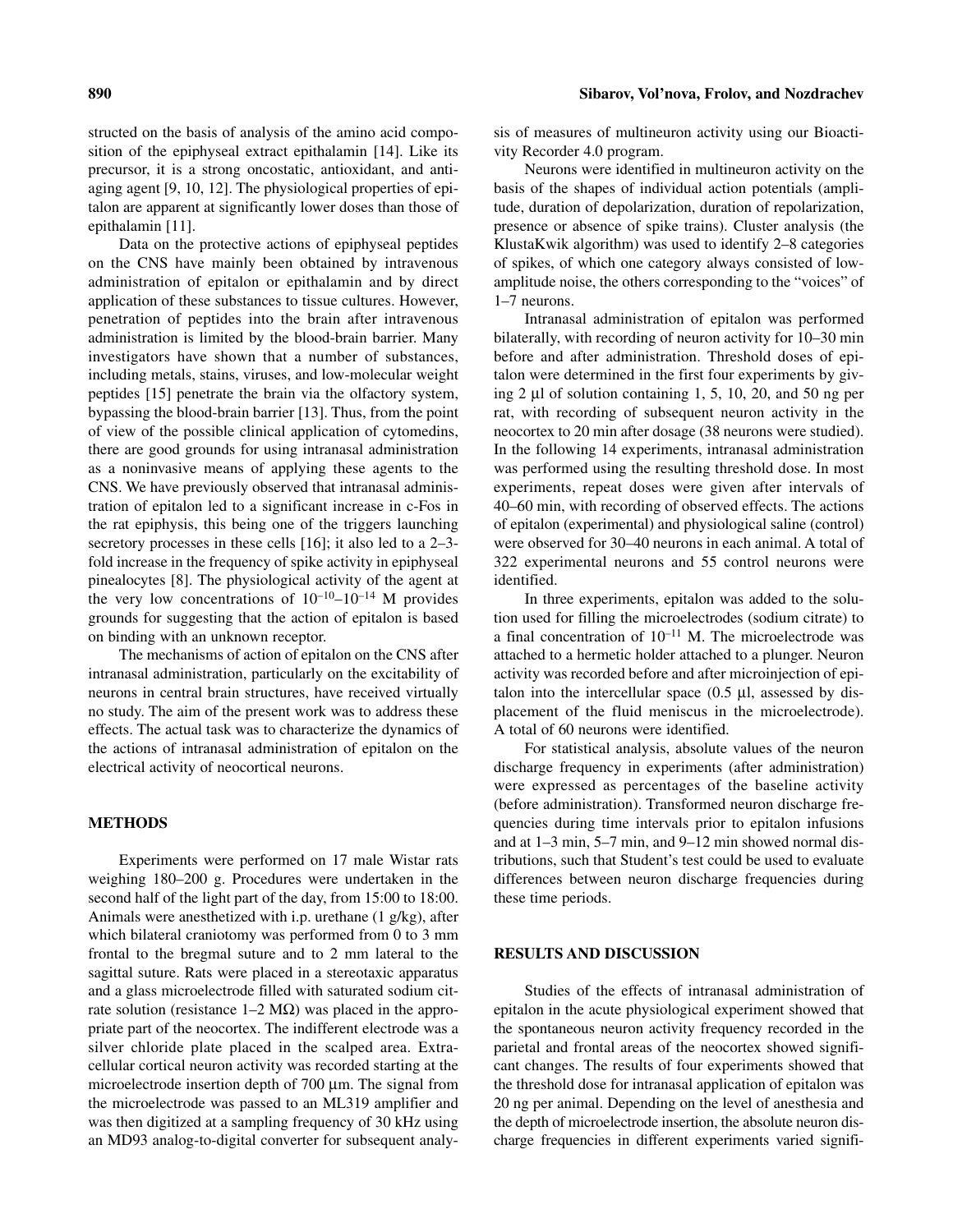

Fig. 1. Dynamics of changes in the spontaneous activity frequency of cortical neurons after intranasal administration of epitalon; the arrow shows the time of administration. *A*) Mean neuron discharge frequency on administration of epitalon and physiological solution; \*significant differences  $(p < 0.05)$ ; *B*) example of changes in the discharge frequency of a single neuron. The horizontal axes show time, min; the vertical axes show neuron discharge frequency, % of baseline.



Fig. 2. Superimposition of plots showing changes in neuron discharge frequency from the moment of epitalon administration. The horizontal axis shows time from the moment of epitalon administration, min; the vertical axis shows neuron discharge frequency, % of baseline.

cantly, though the general tendency to an increase in frequency after administration of epitalon persisted. Figure 1, *A* illustrates this tendency using the results obtained from averaged data obtained in 12 experiments, which showed a significant increase in the neuron discharge frequency 5–7 min after administration of epitalon as compared with baseline activity before treatment. Control administration of physiological saline produced no significant changes in this measure. Significant decreases in the mean spike frequency 9–12 min after application of both epitalon and control administration of physiological saline appeared to be associated with the harmful effects of prolonged microelectrode recording on the surrounding cortical tissue.

Discharge frequencies in different experiments reached a peak with a small time shift. Figure 2 shows superimposition of plots of changes in the discharge frequencies of six individual neurons recorded in different experiments.

In four experiments, the responses of cortical neurons to intranasal administration of epitalon solution consisted of several phases. Figure 1, *B* shows an example of the dynamics of changes in discharge frequency in one such experiment. During the first three minutes after administration, the frequency did not increase and could even decrease. We regard this as a nonspecific reaction to stimulation of the olfactory epithelium, as it was induced equally effectively by intranasal physiological saline. Significant increases in neuron spike activity occurred 5–7 min after administration of epitalon in most experiments. As shown in Fig. 1, neuron discharge frequency reached a level of 200–250% of baseline after intranasal administration of epitalon. The increase in cortical neuron activity was short-lived, and decayed by 8–9 min after administration of epitalon; a further three phases of increased neuron discharge frequency were sometimes observed. The first peak of increased frequency at 5–7 min was followed by peaks at 11–12 and 17–18 min (Fig. 1, *B*). Unfortunately, the nature of this multiphasic reaction remains unclear. The appearance of two, three, or more peaks of increased neuron activity may be associated with effects mediated by other parts of the CNS.

In all experiments, the overall discharge frequency stabilized or returned to the control level within 30 min.

Thus, intranasal administration of epitalon was followed by an interval of 5–6 min before the appearance of cortical neuron reactions. We suggest that epitalon enters the cerebral circulation and that the delay observed here is associated with the time taken for transport of the peptide to the areas of the cortex under study. Our previous histological studies demonstrated the penetration of fluorescencelabeled epitalon into the brain via the blood flow and its binding with individual neurons [4]. In addition, intranasally administered epitalon also reaches many other parts of the CNS, arriving at some in a little more than 5 min and at others in a rather shorter period of time [15]. In this case, the physiological effect of epitalon could be mediated by other parts of the CNS rather than being associated with the direct action of the tetrapeptide on cortical neurons.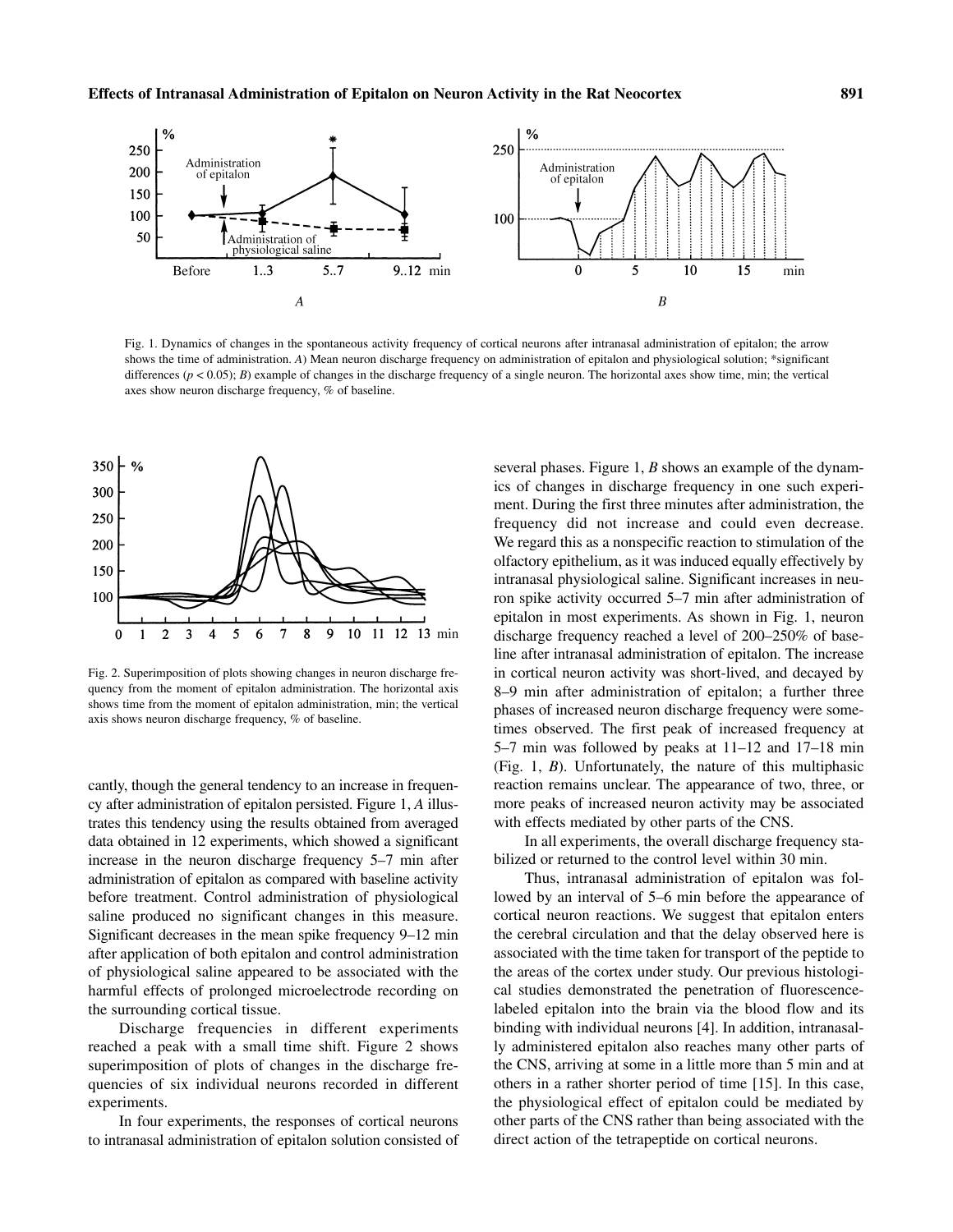

Fig. 3. Dynamics of changes in the spontaneous discharge frequency of cortical neurons on direct application of epitalon solution; the arrow shows the time of administration. The abscissa shows time, with markers every 10 sec. For further details see caption to Fig. 1.



Fig. 4. Example of a multicellular trace of neuron discharges before (*A*) and 5 min after (*B*) intranasal epitalon. Numbers show discharges from individual identified neurons.

This possibility was investigated by performing an additional four experiments with direct microinjection of epitalon  $(10^{-11}$  M) into the intercellular medium from the tip of a microelectrode. When epitalon acted on neurons adjacent to the electrode tip (Fig. 3, *A*, *B*), the increase in neuron activity (an increase by  $400 \pm 211\%$ ) was seen within 10–20 sec from microinjection and was similar to that seen after intranasal administration, but without the 5-min delay. Thus, we can suggest that epitalon acts directly on neocortical cells, and at least the first peak increase in neu